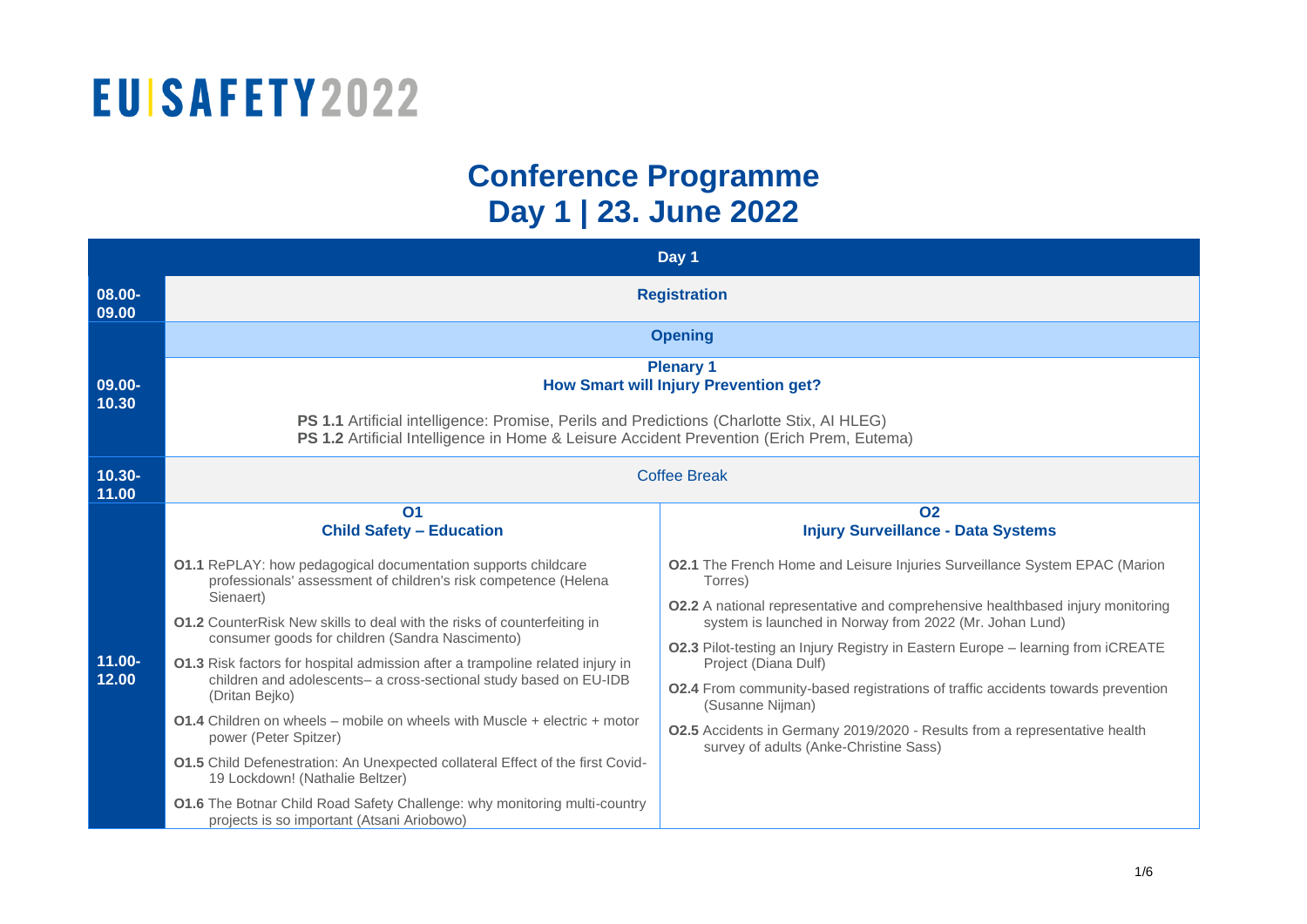|                    |                                                                                                                                                                                                       | EP <sub>2</sub>                                                                                                                                                                                                                                                                                                      |                                                                                                                                                                                                    |                                                                                                                                          |  |
|--------------------|-------------------------------------------------------------------------------------------------------------------------------------------------------------------------------------------------------|----------------------------------------------------------------------------------------------------------------------------------------------------------------------------------------------------------------------------------------------------------------------------------------------------------------------|----------------------------------------------------------------------------------------------------------------------------------------------------------------------------------------------------|------------------------------------------------------------------------------------------------------------------------------------------|--|
|                    | EP <sub>1</sub><br><b>Child Safety - Everyday Risks</b>                                                                                                                                               |                                                                                                                                                                                                                                                                                                                      | <b>Injury Surveillance - Data Collection</b>                                                                                                                                                       | EP <sub>3</sub><br><b>Digital Solutions - Home and Leisure Safety</b>                                                                    |  |
|                    |                                                                                                                                                                                                       |                                                                                                                                                                                                                                                                                                                      |                                                                                                                                                                                                    |                                                                                                                                          |  |
|                    | <b>EP1.1</b> E-Learning with the Safety Bear (Elisabeth<br>Fanninger)                                                                                                                                 | <b>EP2.1</b> Methodological issues for recording<br>occupational accidents and evaluation of<br>aftereffects (Battaivan Byamba)<br><b>EP2.2</b> National data on drownings in Italy (Giuseppe<br>Balducci)<br>EP2.3 A registry-based pilot study of traumatic brain<br>injury in two middle-income countries (Angela |                                                                                                                                                                                                    | <b>EP3.1</b> Potentials and Challenges of Artificial Intelligence<br>and Robotics for the Safety in Home and Leisure.<br>(Michael Nader) |  |
|                    | EP1.2 Educating Children on Health & Safety<br>(Grigorios Gkogkas)                                                                                                                                    |                                                                                                                                                                                                                                                                                                                      |                                                                                                                                                                                                    | <b>EP3.2</b> Benchmarking Natural Language Processing tools<br>for automatic classification of Trauma mechanism                          |  |
|                    | <b>EP1.3</b> Promoting fun and safe play on inflatable<br>playgrounds (Mieke Cotterink)                                                                                                               |                                                                                                                                                                                                                                                                                                                      |                                                                                                                                                                                                    | in French emergency free-text clinical notes<br>(Gabrielle Chenais)                                                                      |  |
| $12.05 -$<br>12.30 | EP1.4 Hold Hands - encouraging Early Childhood<br>Education and Care Practitioners to teach<br>water safety (Roger Sweeney)                                                                           | Cazacu-Stratu)<br>EP2.4 Injury ED and inpatient admission rates in<br>Europe (Mr. Marco Giustini)<br>EP2.5 Alcohol related emergency department<br>treatments in the netherlands: trends in<br>alcohol intoxications and alcohol related<br>injuries during the covid-19 pandemic                                    |                                                                                                                                                                                                    | EP3.3 Virtual Reality - an opportunity for safe and realistic<br>power wheelchair training (Eva Aigner-Breuss)                           |  |
|                    | EP1.5 Child injury mortality and morbidity in Croatia<br>(Ivana Brkić Biloš)                                                                                                                          |                                                                                                                                                                                                                                                                                                                      | <b>EP3.4</b> Development and Implementation of a Digital Falls<br>Prevention Program for Community-dwelling Older<br>Adults (Emma Stanmore)                                                        |                                                                                                                                          |  |
|                    | EP1.6 Self-reported knowledge on suicidal risk and<br>suicidal behavior in schoolchildren aged 16 to<br>19 years in Lithuania (Birute Strukcinskiene)                                                 |                                                                                                                                                                                                                                                                                                                      |                                                                                                                                                                                                    | <b>EP3.5</b> Experiences and Perceptions of Community Safety<br>(Dawn Exley)                                                             |  |
|                    |                                                                                                                                                                                                       | (Susanne Nijman)<br><b>EP2.6</b> Taking severity seriously: looking beyond the<br>maximum abbreviated injury score (Marjolein                                                                                                                                                                                        |                                                                                                                                                                                                    | EP3.6 Machine Learning techniques for the prediction of<br>hospital Length Of Stay from injuries (Alessio<br>Pitidis)                    |  |
|                    |                                                                                                                                                                                                       | Versteeg)                                                                                                                                                                                                                                                                                                            |                                                                                                                                                                                                    |                                                                                                                                          |  |
| 12.30-<br>13.30    | <b>Lunch Break</b>                                                                                                                                                                                    |                                                                                                                                                                                                                                                                                                                      |                                                                                                                                                                                                    |                                                                                                                                          |  |
|                    | <b>O3</b>                                                                                                                                                                                             |                                                                                                                                                                                                                                                                                                                      |                                                                                                                                                                                                    | <b>O4</b>                                                                                                                                |  |
|                    | <b>Road Safety - Smart Solutions</b>                                                                                                                                                                  |                                                                                                                                                                                                                                                                                                                      | <b>Home Safety - COVID-19 Impacts</b>                                                                                                                                                              |                                                                                                                                          |  |
| 13.30-<br>14.30    | O3.1 The SOULMATE app: facilitating elderly mobility by increasing the<br>feeling of security while travelling through the use of a mobility app,<br>secure navigation and a helpline (Karin Kuchler) |                                                                                                                                                                                                                                                                                                                      | O4.1 Emergency admissions for domestic accidents during the first Covid-19<br>lockdown in France (Nathalie Beltzer)                                                                                |                                                                                                                                          |  |
|                    | O3.2 Warning signals as solution to increase cyclists' safety in automated,<br>connected mobility (Eva-Maria Hollauf)                                                                                 |                                                                                                                                                                                                                                                                                                                      | O4.2 Fall fighters and Later Life Roadshows: Working with the private sector to<br>implement a falls prevention and strength and balance programme during the<br>Covid 19 pandemic (Ashley Martin) |                                                                                                                                          |  |
|                    | O3.3 Predicting cyclists' intentions by measuring eye, head and body<br>movements (Stephan Odenwald)                                                                                                  |                                                                                                                                                                                                                                                                                                                      | O4.3 Impact of the Covid-19 pandemic on unplanned hospitalizations and mortality<br>for falls/injuries and femoral neck fracture in France (Marion Torres)                                         |                                                                                                                                          |  |
|                    | O3.4 Effectiveness assessment of a warning driver assistance system for<br>trucks to avoid ac-cidents with pedestrians (Ernst Tomasch)                                                                |                                                                                                                                                                                                                                                                                                                      | O4.4 Implementation fidelity of the 'Stay One Step Ahead' home safety intervention;<br>a mixed methods analysis (Sabrina Stewart)                                                                  |                                                                                                                                          |  |
|                    | O3.5 Legal Challenges of automated driving to ensuring road-safety (Konrad<br>Lachmayer)                                                                                                              |                                                                                                                                                                                                                                                                                                                      | prevention program TOM (Branko Olij)                                                                                                                                                               | O4.5 TOM & Co: the (im)possibilities of implementing digital technolodgy in the fall                                                     |  |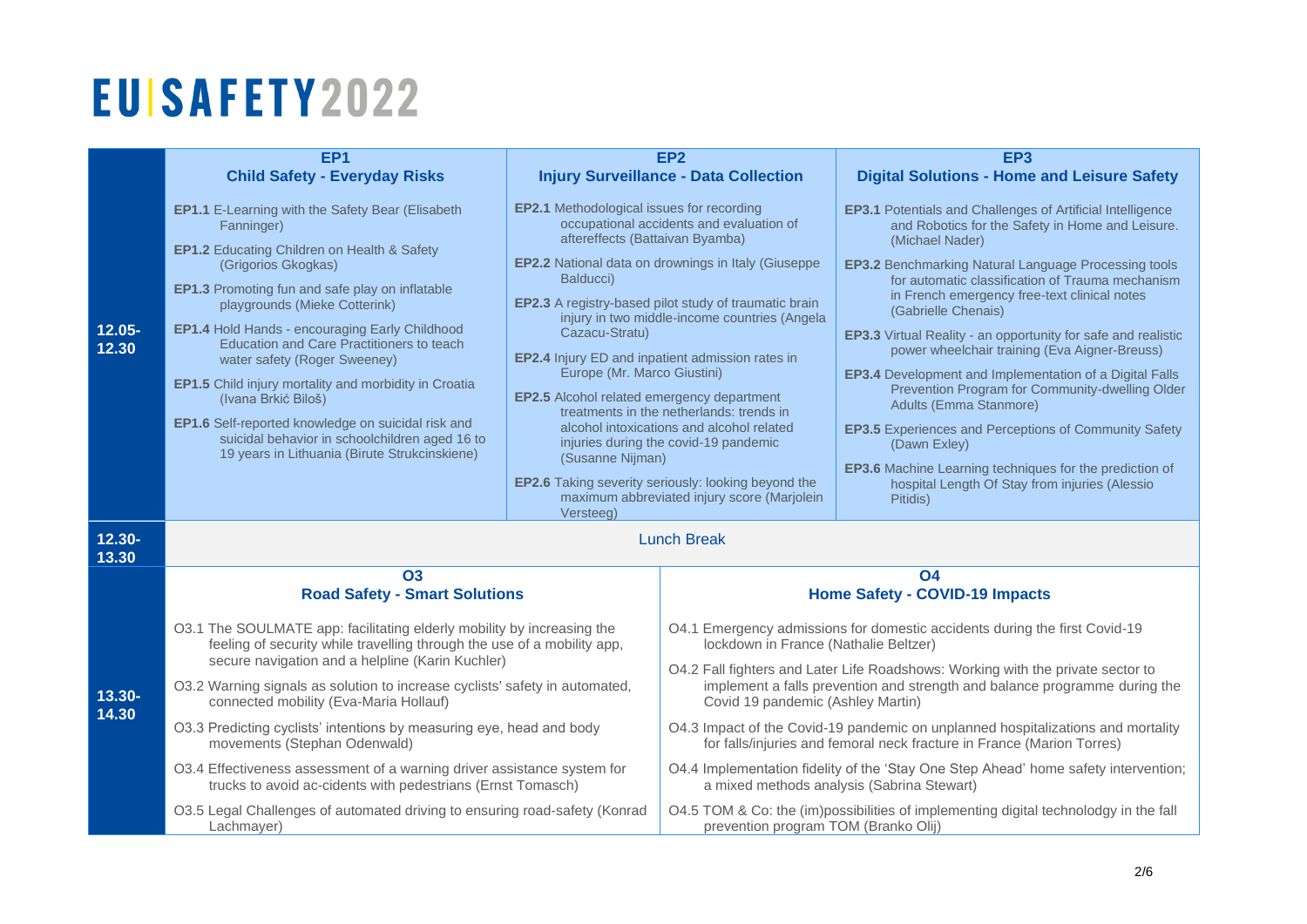|                    | EP4<br><b>Road Safety -</b><br><b>Smart Solutions</b>                                                                                                                                                                                                                                                                                                                                                                                                                                                                                                                                                                                                                                                                                                                  | EP <sub>5</sub><br><b>Home Safety - Behaviours and</b><br><b>Circumstances</b>                                                                                                                             |                                                                                                                                                                                                                                                                                                                                                                                                                                                                                                                                                                                                                                                                 | EP <sub>6</sub><br><b>Safety Promotion and</b><br><b>Communication</b>                                                                                                                                                                                                                                                                                                                                                                                                                                                                                                                                                                                                                                                                                                                                                                                                                                 |  |  |
|--------------------|------------------------------------------------------------------------------------------------------------------------------------------------------------------------------------------------------------------------------------------------------------------------------------------------------------------------------------------------------------------------------------------------------------------------------------------------------------------------------------------------------------------------------------------------------------------------------------------------------------------------------------------------------------------------------------------------------------------------------------------------------------------------|------------------------------------------------------------------------------------------------------------------------------------------------------------------------------------------------------------|-----------------------------------------------------------------------------------------------------------------------------------------------------------------------------------------------------------------------------------------------------------------------------------------------------------------------------------------------------------------------------------------------------------------------------------------------------------------------------------------------------------------------------------------------------------------------------------------------------------------------------------------------------------------|--------------------------------------------------------------------------------------------------------------------------------------------------------------------------------------------------------------------------------------------------------------------------------------------------------------------------------------------------------------------------------------------------------------------------------------------------------------------------------------------------------------------------------------------------------------------------------------------------------------------------------------------------------------------------------------------------------------------------------------------------------------------------------------------------------------------------------------------------------------------------------------------------------|--|--|
| $14.35 -$<br>15.00 | <b>EP4.1</b> Assessment pediatric tbi patern using the<br>glasgow scale at all levels of medical care<br>(Eugeniu Mindrigan)<br><b>EP4.2</b> Prevalence of road traffic accidents among<br>children 0-16 years old: a retrospective study in<br>Yerevan (Artashes Tadevosyan)<br>EP4.3 Trampoline related injuries in children aged up<br>to 18 years old - a multinational study based<br>on EU-IDB (2008 and 2018) (Dritan Bejko)<br>EP4.4 How our safety policy changed from "as safe as<br>possible" to "as safe as necessary" (Veerle De<br>Vliegher)<br><b>EP4.5</b> Dutch child injury prevention model (Hedy<br>Goossens)<br>EP4.6 "Safe & Healthy"A Safe School short film project<br>on youth injury prevention and safety<br>promotion (Isabella Kranacher) | home (Dawn Exley)<br>Torres)<br><b>EP5.3</b> Gas hazards at home - an invisible threat<br>(Stefan Georgiev)<br>(Branko Olij)<br><b>EP5.5</b> Collaboration on fire safety for socially<br>(Timo Lücksmann) | <b>EP5.1</b> Causation factors of unintentional injury in the<br><b>EP5.2</b> Home falls among people 65 years and older:<br>circumstances and patterns of falls. Results<br>from the ChuPaDom survey - 2018 (Marion<br><b>EP5.4 Fireworks - Behaviour of Dutch households</b><br>vulnerable groups (Ava Sadeghi Sadeghi)<br>EP5.6 Results from 5 consecutive years of natural<br>hazard awareness in austrian population                                                                                                                                                                                                                                       | <b>EP6.1</b> Don't shoot the messenger: Up-to-date reporting of<br>consumer product injuries using an interactive<br>dashboard (Marjolein Versteeg)<br><b>EP6.2</b> How to engage people in safety with Incidents &<br><b>Observations (Timo Kronlöf)</b><br><b>EP6.3</b> Analysis of economic sectors and professions in<br>Slovak Republic from the point of view of accidents<br>and assessing tools in assessment occupational<br>risks. (Alena Ďaďová)<br>EP6.4 Bow-tie analysis for patient safety risk management<br>in Bulgarian hospitals (Rositsa Dimova)<br><b>EP6.5</b> Standardization of lifeguarding job regulations as a<br>form of drowning prevention (Olga Marques)<br><b>EP6.6</b> Internationalisation of a professional drowning<br>prevention and water safety and rescue course -<br>lessons from Portugal and application in Europe<br>and Africa in 2022 (Fernando Martinho) |  |  |
| $15.00 -$<br>15.30 | <b>Tea Break</b>                                                                                                                                                                                                                                                                                                                                                                                                                                                                                                                                                                                                                                                                                                                                                       |                                                                                                                                                                                                            |                                                                                                                                                                                                                                                                                                                                                                                                                                                                                                                                                                                                                                                                 |                                                                                                                                                                                                                                                                                                                                                                                                                                                                                                                                                                                                                                                                                                                                                                                                                                                                                                        |  |  |
| $15.30 -$<br>16.30 | <b>O5</b><br><b>Sports and Recreational Safety - Exposure and Risk</b><br><b>05.1 KFV Exposure Survey (Carl Neumayr)</b><br><b>05.2</b> Trends in sports-related emergency department visits in the<br>Netherlands, 2009-2018 (Branko Olij)<br><b>05.3 Situation of Drowning and Drowning Prevention in Europe (Detlev</b><br>Mohr)<br><b>05.4</b> Trampoline Park Safety - the perspective of users (Sandra<br>Nascimento)<br><b>O5.5</b> Is the prescription of "appropriate" running shoes an evidence-based<br>preventive measure for running-related injury? (Laurent Maliso)                                                                                                                                                                                     |                                                                                                                                                                                                            | <b>O6</b><br><b>Technology Solutions for Safety - Reality Checks</b><br><b>O6.1</b> Improving cyclists' safety via new C-ITS technologies in automated and<br>connected mobility (Cornelia Zankl)<br><b>O6.2</b> Digital fall weather warning for older people (Martin Pfanner)<br>06.3 Evaluation of an intervention to improve home safety for preschool children: a<br>controlled before and after study (Michael James Taylor)<br><b>O6.4</b> Portuguese e-maritime incident processing (José Coelho)<br><b>O6.5</b> Advanced driver assistance systems in professional driving: About loopholes,<br>attitudes, knowledge and training (Martin Winkelbauer) |                                                                                                                                                                                                                                                                                                                                                                                                                                                                                                                                                                                                                                                                                                                                                                                                                                                                                                        |  |  |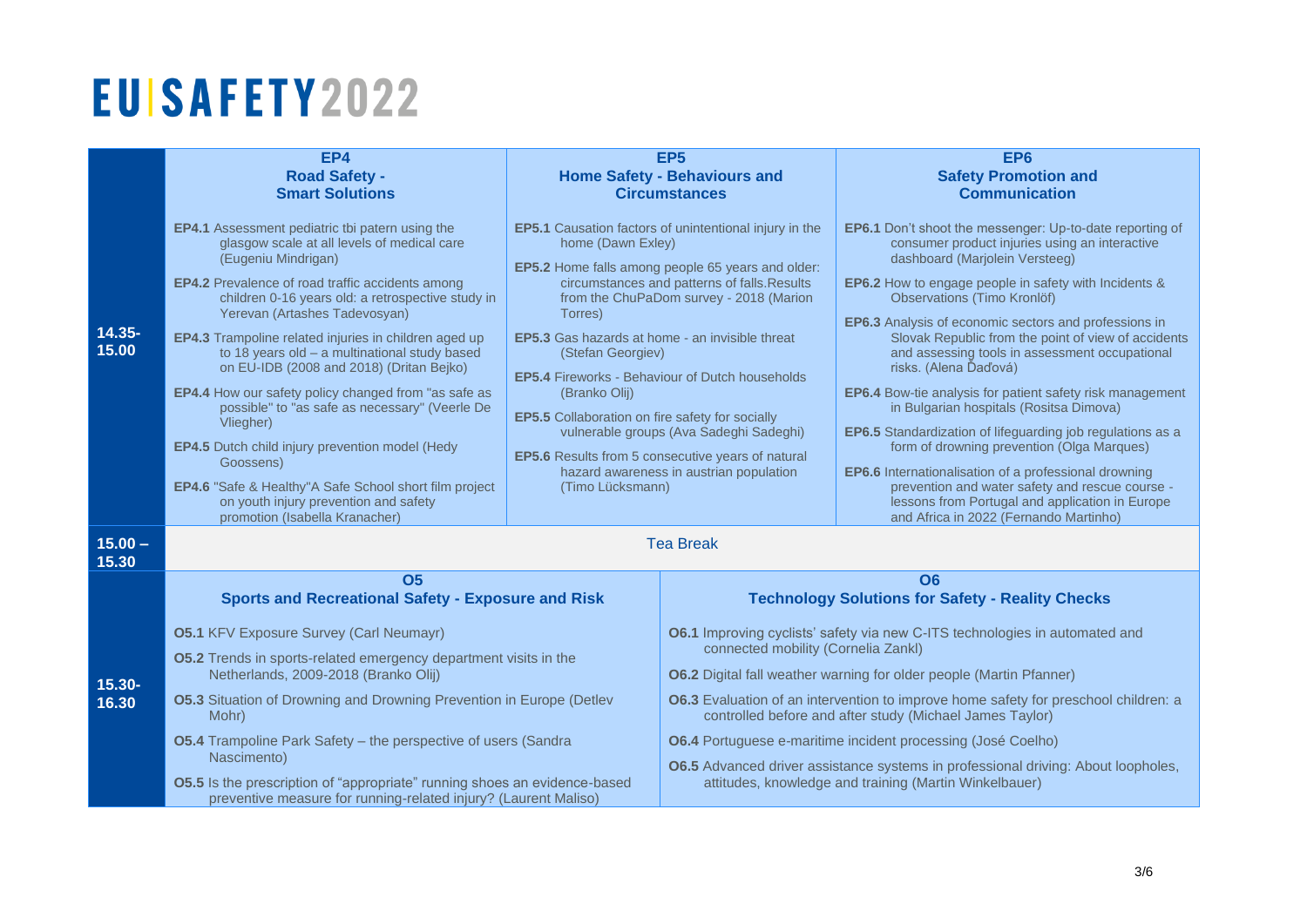|                 | <b>Plenary 2</b><br><b>Influencing Risk-Coping Behaviour</b>                                                                                                                                                                                         |
|-----------------|------------------------------------------------------------------------------------------------------------------------------------------------------------------------------------------------------------------------------------------------------|
| 16.30-<br>17.30 | PS 2.1 The Role of Social Media in Safety Promotion (Shayoni Lynn, Lynn PR)<br>PS 2.2. Humans aren't robots (Natalia Shakhina, Behavioural Insights Team)<br>PS 2.3 Trends in Safety Culture Research (Nic Ward, Center for Health & Safety Culture) |
| 19:00           | <b>Walking Tour</b>                                                                                                                                                                                                                                  |
| 20:00           | <b>Dinner</b>                                                                                                                                                                                                                                        |

### **Conference Programme Day 2 | 24. June 2022**

|                    | Day 2                                                                                                                                                                                                                                                                                                                                                                                                                                                                                                                                                                          |                                                                                                                                                                                                                                                                                                                                                                                                                                                                                                                                                                                       |  |  |  |
|--------------------|--------------------------------------------------------------------------------------------------------------------------------------------------------------------------------------------------------------------------------------------------------------------------------------------------------------------------------------------------------------------------------------------------------------------------------------------------------------------------------------------------------------------------------------------------------------------------------|---------------------------------------------------------------------------------------------------------------------------------------------------------------------------------------------------------------------------------------------------------------------------------------------------------------------------------------------------------------------------------------------------------------------------------------------------------------------------------------------------------------------------------------------------------------------------------------|--|--|--|
|                    | <b>O7</b><br><b>Road Safety -</b><br><b>Vulnerable Road Users</b>                                                                                                                                                                                                                                                                                                                                                                                                                                                                                                              | O <sub>8</sub><br><b>Child Safety - Severe Threats</b><br>(Drowning and Burns)                                                                                                                                                                                                                                                                                                                                                                                                                                                                                                        |  |  |  |
| $09.00 -$<br>10.00 | <b>O7.1</b> Engaging European citizens in improving road safety: the European<br>Road Safety Charter initiative (Wouter Van den Berghe)<br><b>O7.2</b> trafficsafety4you - drowsiness and fitness to drive (Joachim Rauch)<br><b>07.3</b> Safety in Urban Micromobility and the RideSafeUM Initiative (Josep<br>Ramon Morros Rubio)<br><b>O7.4</b> About a safe distance  in cycling (Martijn Kiers)<br><b>07.5</b> Road Safety and Vulnerable Road Users as the key focus in the<br>Sustainable Mobility planning process on the road towards 'Vision<br>Zero'. (Dirk Engels) | <b>O8.1</b> Parents' risk perception of drowning among young children (Mieke Cotterink)<br><b>08.2</b> Motor storytelling as a drowning prevention tool (Francisco Cano Noguera)<br><b>O8.3</b> Teaching water safety without water $-$ a digitized solution for primary school<br>children (Roger Sweeney)<br>08.4 Pediatric burn injuries in Georgia: a retrospective hospital-based study (Nino<br>Chikhladze)<br><b>08.5</b> Implementing outcomes of aetiological research in an online programme to<br>prevent burn accidents in children under 5 years of age (Eva van Zoonen) |  |  |  |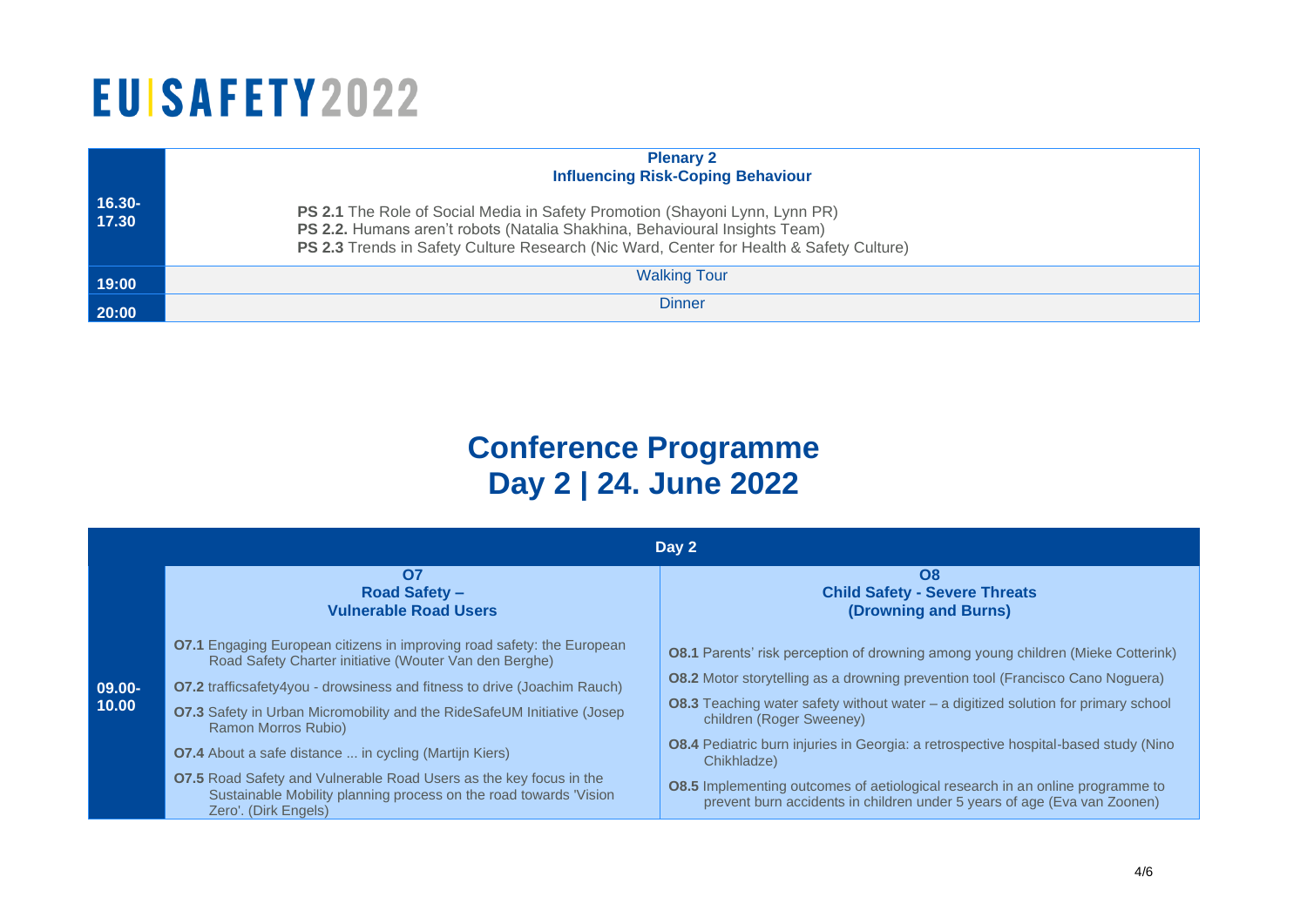|                    | EP7                                                                                                                                                                                 | EP8                                                                                                                                                                                                                                                                                                           |                                                                                                                                                                                                      | EP <sub>9</sub>                                                                                                                 |  |
|--------------------|-------------------------------------------------------------------------------------------------------------------------------------------------------------------------------------|---------------------------------------------------------------------------------------------------------------------------------------------------------------------------------------------------------------------------------------------------------------------------------------------------------------|------------------------------------------------------------------------------------------------------------------------------------------------------------------------------------------------------|---------------------------------------------------------------------------------------------------------------------------------|--|
|                    | <b>Road Safety - Active Mobility</b>                                                                                                                                                | <b>Injury Surveillance - Injury Epidemiology</b>                                                                                                                                                                                                                                                              |                                                                                                                                                                                                      | <b>Technology - Learning from Work Place Safety</b>                                                                             |  |
| $10.05 -$<br>10.30 | EP7.1 How to reduce the e-scooter parking problem in<br>European cities (Ernestine Mayer)                                                                                           | EP8.1 Epidemiology of falls-related traumatic brain<br>injury in Georgia: Evidence from<br>observational study (Nato Pitskhelauri)                                                                                                                                                                            |                                                                                                                                                                                                      | EP9.1 IoT and AI based Structural Health Monitoring of<br>safety critical assets (Christoph Schwald)                            |  |
|                    | EP7.2 Stand up for your ride! Introducing a foreign<br>road safety program (Branko Olij)                                                                                            | EP8.2 The prevalence and characteristics of physical<br>activity-related injuries among university<br>students in Yerevan. (Artashes Tadevosyan)<br>EP8.3 Annual rate of falls in Portugal (2010-2018):<br>Different methodological estimation<br>approaches using hospital admission data<br>(Andreia Costa) |                                                                                                                                                                                                      | EP9.2 The digital tool that saves lives (Ana María<br>Domínguez Pachón)                                                         |  |
|                    | EP7.3 The burden of road traffic injuries among<br>patients treated in the largest trauma hospitals                                                                                 |                                                                                                                                                                                                                                                                                                               |                                                                                                                                                                                                      | EP9.3 An Open-Innovation Challenge for "out of bed<br>detection" (Martin Morandell)                                             |  |
|                    | in the republic of Moldova (Svetlana Cociu)<br>EP7.4 Road Safety. Wrong-way driving on highways<br>(Martijn Kiers)                                                                  |                                                                                                                                                                                                                                                                                                               |                                                                                                                                                                                                      | EP9.4 Experienced-based Safety Training - Impactful in-<br>person training with long-lasting memory impact!<br>(Matthias Krope) |  |
|                    | EP7.5 Implementation of a model of awareness-raising<br>for taxi motorcyclists in benin in relation to                                                                              | EP8.4 Assessment of Health-Related Quality of Life<br>in Traumatic Brain Injury Patients from                                                                                                                                                                                                                 |                                                                                                                                                                                                      | <b>EP9.5</b> Exposure Assessment of Electromagnetic Radiation<br>in a Smart Factory (Klaus Schiessl)                            |  |
|                    | helmet use: a quasi-experimental study<br>(Yolaine Glele Ahanhanzo)                                                                                                                 | <b>EP8.5</b> Effect of the COVID-19 measures on the                                                                                                                                                                                                                                                           | Eastern Europe (Madalina Coman)                                                                                                                                                                      | <b>EP9.6</b> Changing the driving behavior of forklift drivers by<br>means of gaze analyzes (Peter Schwaighofer)                |  |
|                    | <b>EP7.6</b> Demographic variation in traffic injury conflicts -<br>implications for vehicle driving simulators<br>(Kristian Kjaergaard)                                            | number of severe injuries after traffic<br>accidents and one-sided pedestrian<br>accidents in the Netherlands (Inge Krul)                                                                                                                                                                                     |                                                                                                                                                                                                      | EP9.7 Security for Safety Risk Assessments for the<br>production industry (Martin Steiner)                                      |  |
|                    | EP7.7 Risk estimation including risk compensation with<br>cyclists (Wolf Dietrich Zuzan)                                                                                            | EP8.6 15-year trends in injury related health care use<br>and costs in the Netherlands (Inge Krul)                                                                                                                                                                                                            |                                                                                                                                                                                                      |                                                                                                                                 |  |
| $10:30-$<br>11.00  | <b>Coffee Break</b>                                                                                                                                                                 |                                                                                                                                                                                                                                                                                                               |                                                                                                                                                                                                      |                                                                                                                                 |  |
|                    | <b>O9</b>                                                                                                                                                                           |                                                                                                                                                                                                                                                                                                               | <b>O10</b>                                                                                                                                                                                           |                                                                                                                                 |  |
|                    | <b>Safety Promotion - The European View</b>                                                                                                                                         |                                                                                                                                                                                                                                                                                                               | <b>Injury Surveillance - Epidemiology</b>                                                                                                                                                            |                                                                                                                                 |  |
|                    | <b>09.1</b> Status of Home and Leisure Accident Prevention in Western Europe<br>(Robert Bauer)                                                                                      |                                                                                                                                                                                                                                                                                                               | <b>O10.1</b> Pattern of traumatic spinal cord injuries in the Piedmont Region (Italy): a 13-<br>year retrospective cohort-based study (Alberto Borraccino)                                           |                                                                                                                                 |  |
|                    | <b>09.2</b> Why the lack of EU-wide pool safety regulation? (Lloyd Owens)                                                                                                           |                                                                                                                                                                                                                                                                                                               | <b>O10.2</b> Home accidents in Europe: a descriptive analysis from the IDB-FDS<br>databank (Marco Giustini)                                                                                          |                                                                                                                                 |  |
| $11.00 -$<br>12.00 | 09.3 Factfulness - a way to increase interest for safety promotion (Eva<br>Vaagland)                                                                                                |                                                                                                                                                                                                                                                                                                               | <b>O10.3</b> Changes in home and leisure accidents in children and young people during                                                                                                               |                                                                                                                                 |  |
|                    | 09.4 Pilot application of influencers in road safety communication in<br>Germany: short term effects on knowledge, attitudes and behaviour of<br>the target group (Mr. Walter Funk) |                                                                                                                                                                                                                                                                                                               | the COVID-19 pandemic, in Portugal (Tatiana Alves)<br>010.4 Emergency department treatments due to bicycle accidents in the<br>netherlands: effects of increasing e-bike popularity (Susanne Nijman) |                                                                                                                                 |  |
|                    | 09.5 The same fall, a different cause? - Comparing the accidents of<br>consumers and workers (Jakko Van Kampen)                                                                     |                                                                                                                                                                                                                                                                                                               | 010.5 UK injury data: The feasibility of collecting accident data relating to consumer<br>products from the NHS (National Health Service) (Geraldine Cosh)                                           |                                                                                                                                 |  |